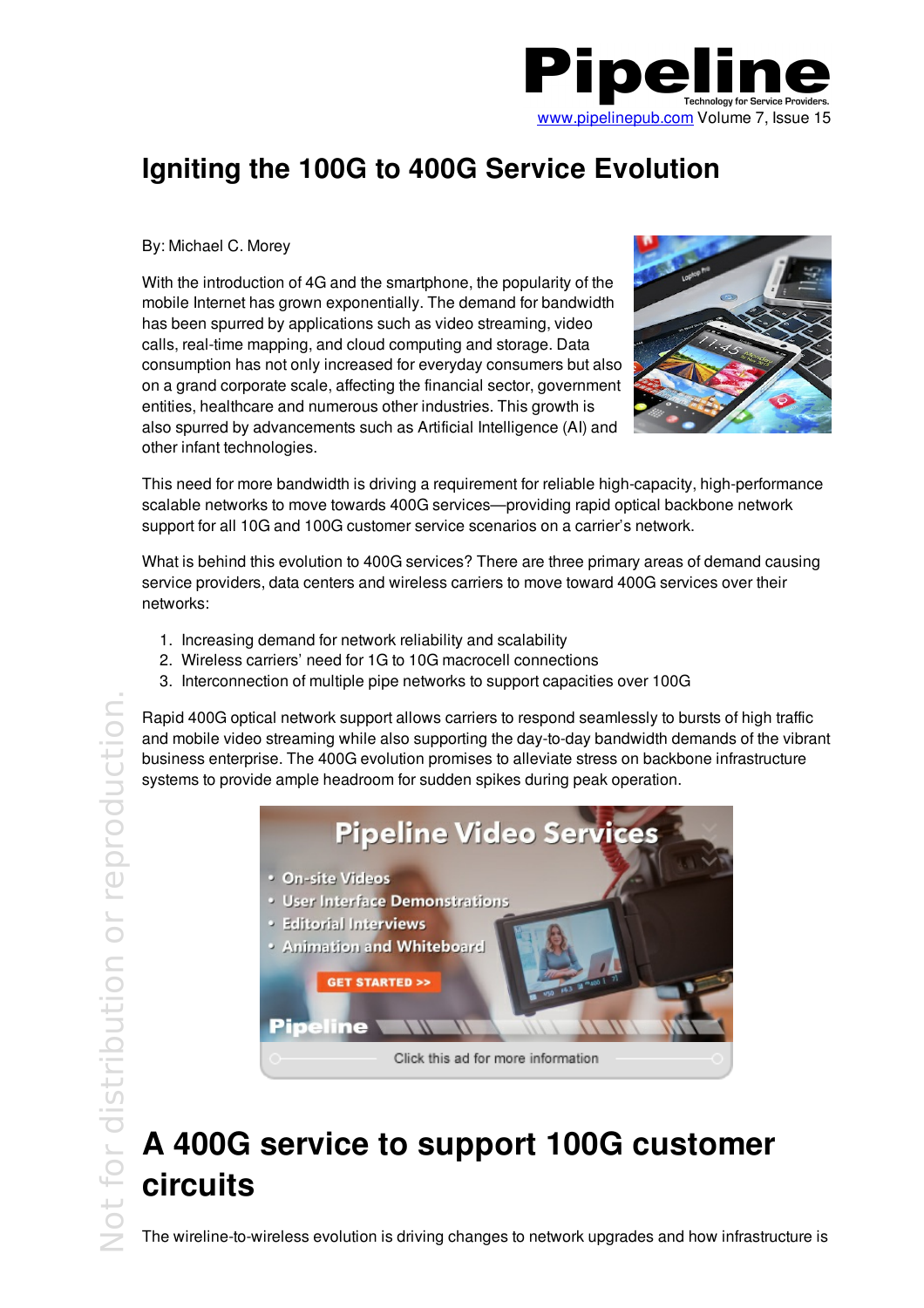designed to be scalable and reliable, especially in regard to improving existing infrastructure. While carriers work to meet consumer demand for high-speed connectivity, transport providers and fiber network owners are engaged in infrastructure upgrades to support this evolution. Customers looking for 100G circuits need to know if their service provider has enough backbone capacity to support that level of service. Service providers must utilize a 400G channel to provide reliable, affordable 100G services. The move from 100G to 400G services is a matter of densifying the capacity on a preexisting network to increase transport capacity while decreasing customer circuit cost.

As the functionality of wireless devices' connectivity increases—such as in the proliferation of hand-held, wearable, in-home and tablet devices—wireless providers are responding to this massive growth in bandwidth usage with the deployment of 5G and small cell technologies. Multiple macrocell and small cell towers can be found in the same geographic area, all to support the demand for bandwidth. As a result, many wireless carriers now design for 1G and 10G connectivity when they are looking to deploy towers. This demand drives network providers to evolve their backbone services to a more densified platform such as 400G.

As bandwidth needs at the macro level increase, networks will need to be capable of speeds beyond 100G. So long as Internet usage continues to grow at its current rate, service providers must remain one step ahead of the end user, so 100G for the end user necessitates 400G services on the provider network and so on. End users currently asking for 100G service are already becoming increasingly common, and providers must be prepared to have more than 100G of capacity in their network backbone to deliver robust connectivity if they are to remain competitive.

There can be no doubt that ISPs and backbone providers are scaling up for this surge in speed and capacity demand. One interim solution that data centers employ to attract customers is the connectivity partnership. This mutually beneficial relationship enables partners to balance workloads and manage bursts on the backend while providing seamless network delivery to customers on the front.

## **The benefits of partnerships**

The first step is for carriers and wireless providers to support 10G, then aggregate with a partner to move to 100G and 400G. Note that while very few carriers are deploying 100G customer circuits, some smaller data centers are doing so. Smaller data centers are more flexible and can more easily grow and accommodate as customers grow, managing their network within a smaller user base inside their facility. When searching for a suitable data center, it is imperative to understand the technology, scalability and flexibility of the transport providers serving that data center.

In a collective network scenario, users would concentrate their IT resources in data centers. When that happens, it's generally for extensive bandwidth requirements. Some customers are using this capacity to reach their company data center operation across its network. Data that is remotely stored must be secure but also easily retrievable, whether for day-to-day usage or in the event of disaster recovery. A high-bandwidth connection ensures reliable data access between data center and user.

Moving into the modern age, many industries are becoming increasingly technology-reliant. For example, the financial sector is increasingly moving away from the tangible reality of physical currency to the digital realm of online bill pay, e-commerce and electronic recordkeeping. Digital transaction and digital transaction management (DTM) are moving closer to the mainstream. By removing the friction of physical efforts (for instance, sending documents via the postal service), organizations are making significant cuts in their operating expenses and redirecting financial resources to virtual processes that are faster, easier and more secure.

Security and the protection of financial transactions is increasingly reliant on a state-of-the-art network for support. In addition, as government agencies move to provide more services via the Internet and better data exchange for emergency responders, their data needs will continue to grow. As the healthcare industry's needs for high-resolution imaging and telemedicine applications for diagnostics and treatment continues to improve, network providers will need to grow their ability